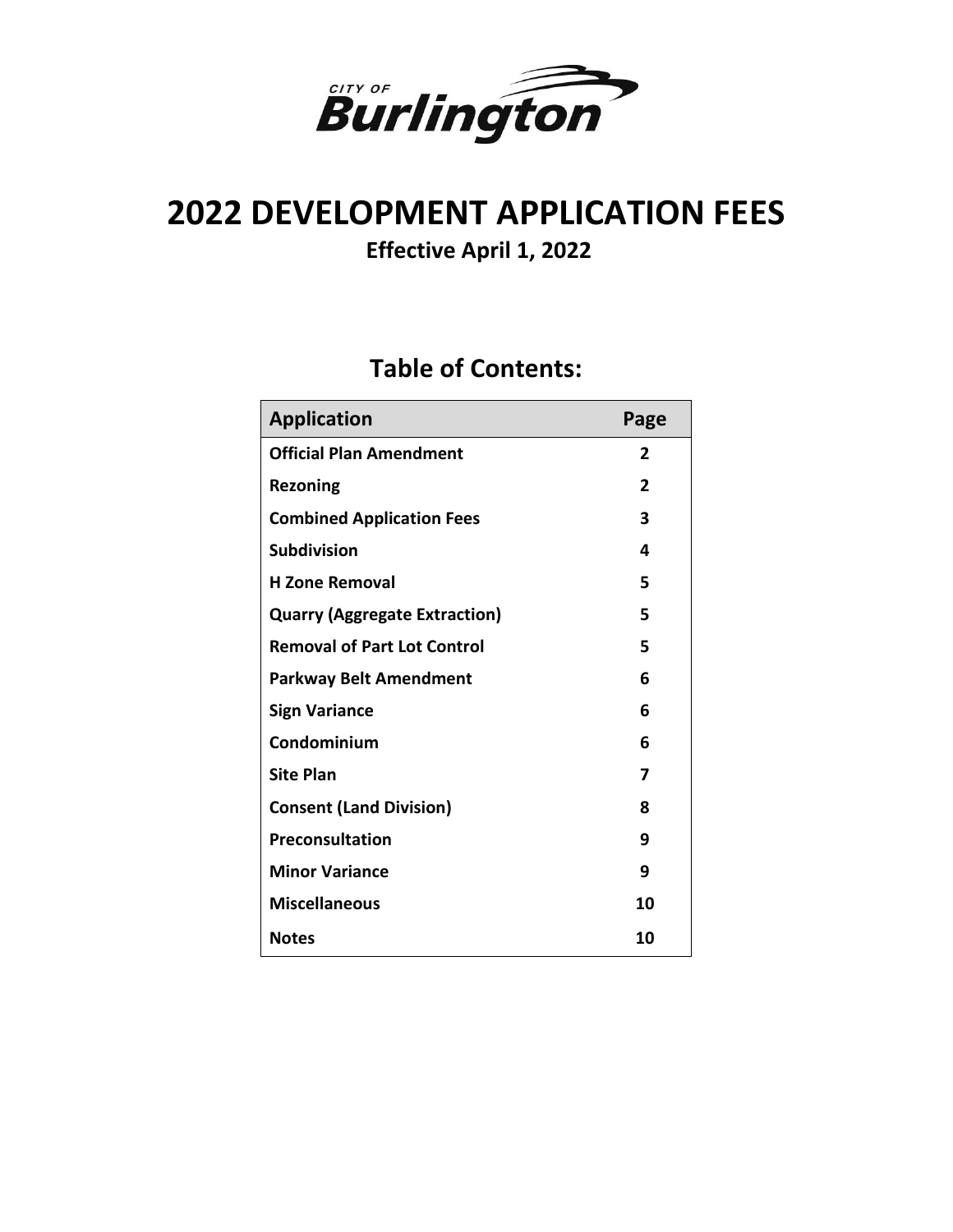### **Application Fee Calculation Instructions**

- 1. For every building on a property greater than 4 storeys in height, each building shall be considered a separate application when calculating the maximum applicable fee.
- 2. On a building 12 storeys or greater in height with multiple towers on a shared podium, each tower shall be considered a separate application. The floor area and residential units in a shared podium shall only be calculated in the fee for the first application.
- 3. In cases where a development site is separated by a public road (i.e. non-contiguous land parcels) each land parcel shall also constitute a separate application when calculating the maximum applicable fee.

| <b>Application</b>                                        | <b>City Fees</b>                                                  | <b>Region of</b>     | <b>Conservation Halton</b>             |
|-----------------------------------------------------------|-------------------------------------------------------------------|----------------------|----------------------------------------|
|                                                           |                                                                   | <b>Halton Fees**</b> | Fees*                                  |
| <b>Official Plan Amendment</b>                            | \$114,592.00                                                      | \$8,892.87           | \$19,374.00 (over 2 ha.)               |
|                                                           | A standalone Official Plan                                        |                      | \$6,966.00(major)                      |
|                                                           | application fee is 75% of the City<br>Fee.                        |                      | \$4,607.00 (intermediate)              |
|                                                           |                                                                   |                      | \$1,339.00 (minor)                     |
|                                                           |                                                                   |                      | <b>Plus Technical Review Fee</b>       |
|                                                           |                                                                   |                      | if required.                           |
| <b>Revisions to Application</b><br>submitted by Applicant | \$38,951.00 Major Revisions<br>(public and technical circulation) | \$4,446.45           | Major changes $-75%$ of<br>current fee |
|                                                           | \$26,310.00 Minor Revisions<br>(technical/internal circulation)   |                      | Minor changes -25% of<br>current fee   |

#### **OFFICIAL PLAN AMENDMENT**

#### **REZONING**

| <b>Application</b>                                                                                                                                                                                                                                                       | <b>City Fees</b>                                                                                               | <b>Region of</b><br><b>Halton Fees**</b> | <b>Conservation Halton</b><br>Fees*                                                                                                                  |
|--------------------------------------------------------------------------------------------------------------------------------------------------------------------------------------------------------------------------------------------------------------------------|----------------------------------------------------------------------------------------------------------------|------------------------------------------|------------------------------------------------------------------------------------------------------------------------------------------------------|
| <b>Major Rezoning</b><br>(An application which<br>proposes a change in zoning<br>designation or a significant<br>shift away from the intent of<br>the Zoning By-law.)<br><b>Minor Rezoning</b><br>(An application which<br>proposes a change to a<br>zoning regulation.) | \$22,690.00<br>plus Major Variable Fee<br>(see below)<br>\$16,230.00<br>plus Minor Variable Fee<br>(see below) | \$1,048.96<br>\$1,048.96                 | \$19,374.00 (over 2 ha.)<br>\$6,966.00(major)<br>\$4,607.00 (intermediate)<br>\$1,339.00 (minor)<br><b>Plus Technical Review Fee</b><br>if required. |
| <b>Major Variable Fee</b><br>Residential fee to a cap of<br>\$277,400.00                                                                                                                                                                                                 | <b>Residential:</b><br>Units 0 to 25 - \$436.00/unit                                                           | N/A                                      | N/A                                                                                                                                                  |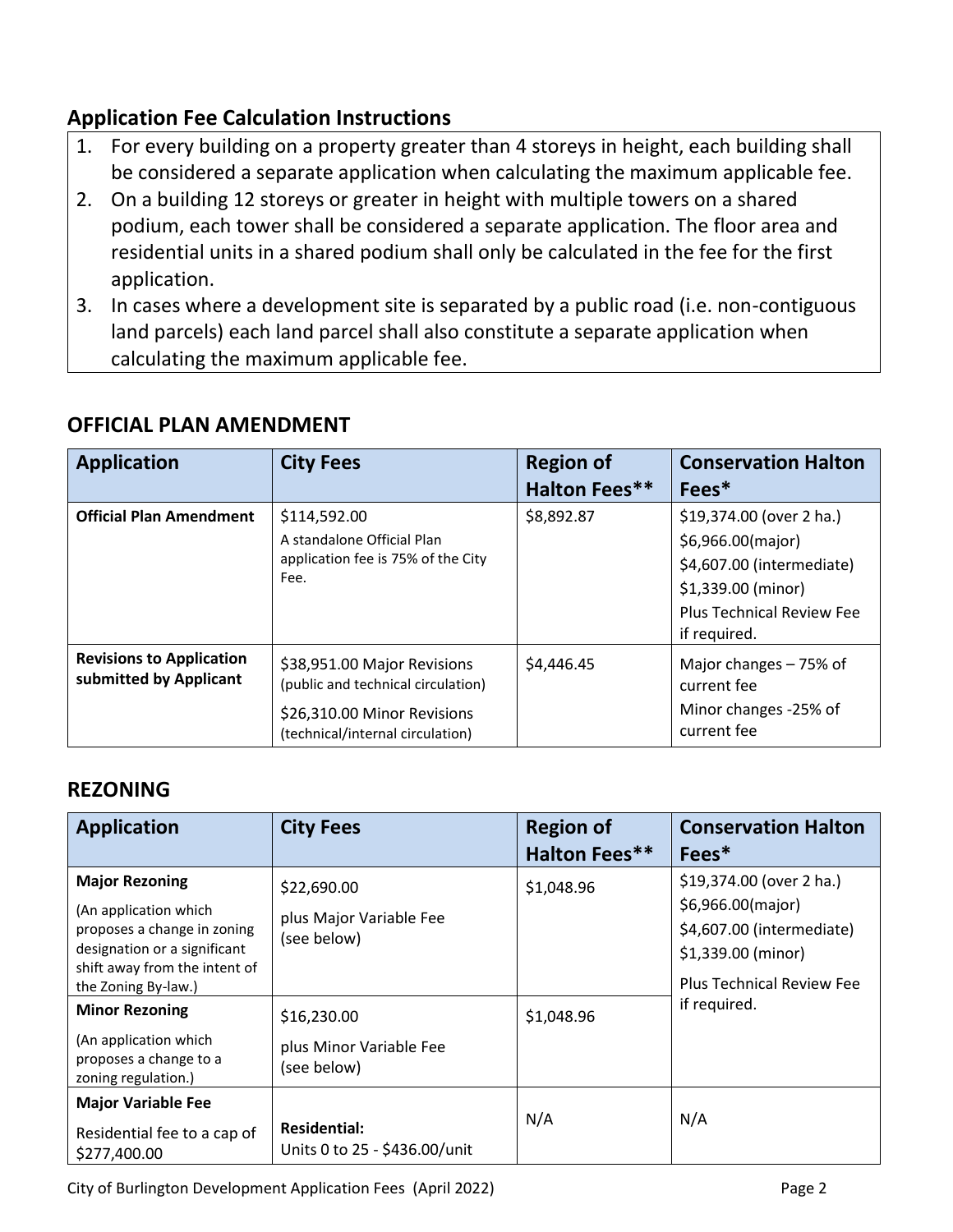|                                                                 | Units 26 to 100 - \$329.00/unit<br>Units 101 plus - \$215.00/unit                                                             |          |                                        |
|-----------------------------------------------------------------|-------------------------------------------------------------------------------------------------------------------------------|----------|----------------------------------------|
| Non-residential fee to a<br>cap of \$60,300.00                  | Non-residential:<br>\$68.00 per $100m^2$ of net site<br>area                                                                  |          |                                        |
| Mixed use fee to a cap of<br>\$277,400.00                       | <b>Mixed use:</b><br>residential variable fee + \$68.00<br>per 100m <sup>2</sup> of new non-<br>residential gross floor area. |          |                                        |
| <b>Minor Variable Fee</b>                                       |                                                                                                                               | N/A      | N/A                                    |
| Residential fee to a cap of<br>\$277,400.00                     | <b>Residential:</b><br>Units 0 to 25 - \$302.00/unit<br>Units 26 to 100 - \$228.00/unit<br>Units 101 plus - \$149.00/unit     |          |                                        |
| Non-residential fee to a<br>cap of \$60,300.00                  | <b>Non-residential:</b><br>\$47.00 per $100m^2$ of net site<br>area                                                           |          |                                        |
| Mixed use fee to a cap of<br>\$277,400.00                       | <b>Mixed use:</b><br>residential variable fee + \$47.00<br>per 100m <sup>2</sup> of new non-<br>residential gross floor area. |          |                                        |
| <b>Revisions to Rezoning</b><br><b>Application submitted by</b> | \$25,403.00 Major Revisions<br>(public and technical circulation)                                                             | \$524.50 | Major changes $-75%$ of<br>current fee |
| <b>Applicant</b>                                                | \$23,843.00 Minor Revisions<br>(technical/internal circulation)                                                               |          | Minor changes -25% of<br>current fee   |

### **COMBINED APPLICATION FEES**

| <b>Application</b>                  | <b>City Fees</b>                                                                                                                                                                           | <b>Region of</b><br><b>Halton Fees**</b>                          | <b>Conservation</b><br><b>Halton Fees</b>                                               |
|-------------------------------------|--------------------------------------------------------------------------------------------------------------------------------------------------------------------------------------------|-------------------------------------------------------------------|-----------------------------------------------------------------------------------------|
| <b>OPA/Rezoning</b>                 | 100% of the Rezoning<br>application fee and 75% of the<br>OPA fee, plus zoning variable<br>fee.                                                                                            | Total fee is the sum<br>of each individual fee<br>added together. | Fees will be based on<br>100% of the highest fee<br>rate and 75% of the<br>lesser fees. |
| <b>Rezoning/Subdivision</b>         | 100% of the Subdivision fee and<br>75% of the Rezoning application<br>fee, plus variable fee.<br>Variable fees are only charged<br>for the subdivision application.                        | Total fee is the sum<br>of each individual fee<br>added together. | Fees will be based on<br>100% of the highest fee<br>rate and 75% of the<br>lesser fees. |
| OPA/Rezoning/<br><b>Subdivision</b> | 100% of the Rezoning<br>application fee and 75% of the<br>OPA and Subdivision application<br>fees plus variable fee.<br>Variable fees are only charged<br>for the subdivision application. | Total fee is the sum<br>of each individual fee<br>added together. | Fees will be based on<br>100% of the highest fee<br>rate and 75% of the<br>lesser fees. |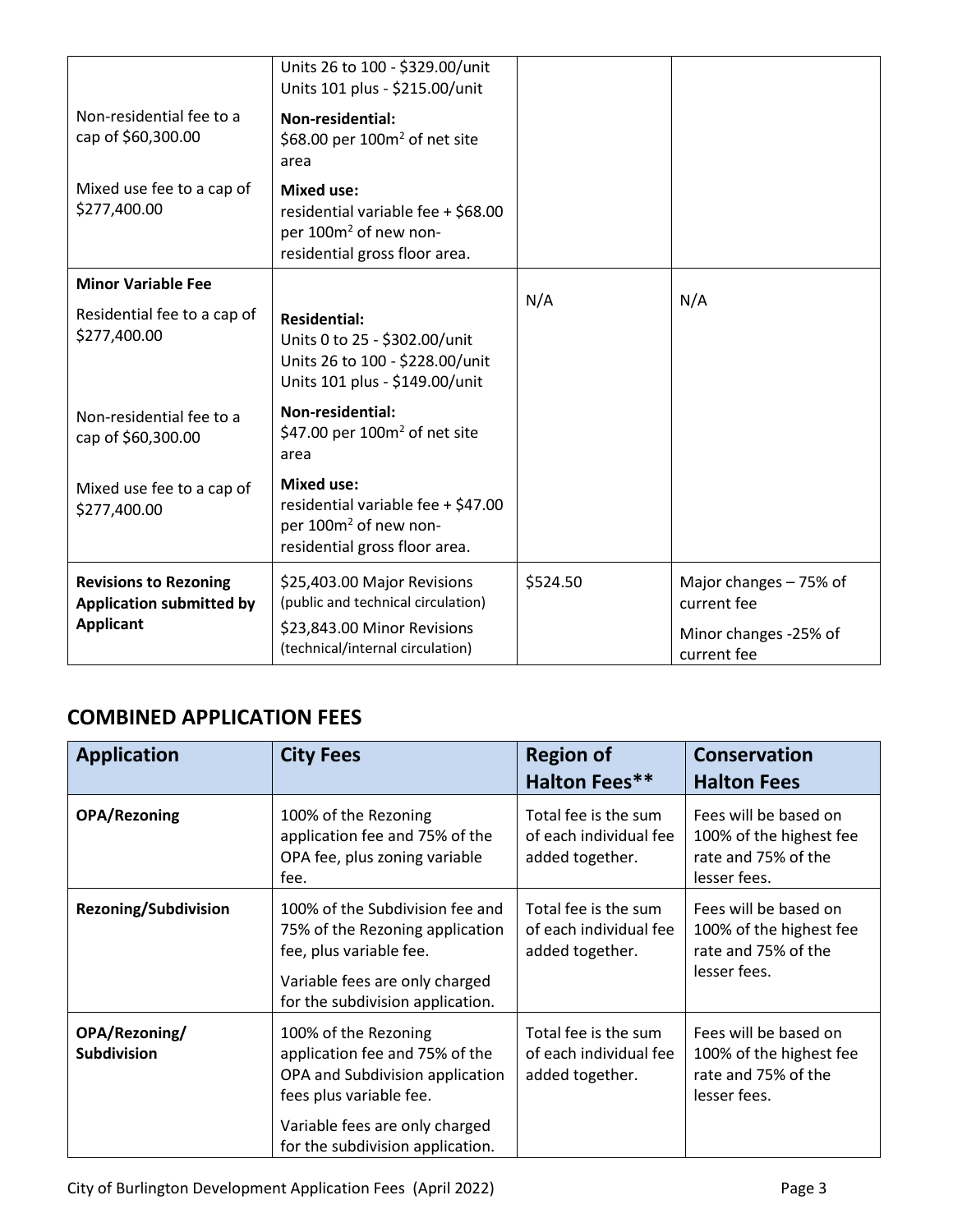#### **SUBDIVISION**

| <b>Application</b>                                                                                                   | <b>City Fees</b>                                                                                                                                                                                            | <b>Region of</b><br><b>Halton Fees**</b>                                                                                                                                                                                                                                                                                                                                                                                                                     | <b>Conservation</b><br><b>Halton Fees*</b>                                                                                                                                                                                |
|----------------------------------------------------------------------------------------------------------------------|-------------------------------------------------------------------------------------------------------------------------------------------------------------------------------------------------------------|--------------------------------------------------------------------------------------------------------------------------------------------------------------------------------------------------------------------------------------------------------------------------------------------------------------------------------------------------------------------------------------------------------------------------------------------------------------|---------------------------------------------------------------------------------------------------------------------------------------------------------------------------------------------------------------------------|
| <b>Draft Plan of Subdivision</b>                                                                                     | <b>Major Application:</b><br>(greater than 10 lots)<br>\$30,815.00<br>plus variable fee<br>(see below)<br><b>Minor Application:</b><br>(10 lots or less)<br>\$21,225.00<br>plus variable fee<br>(see below) | \$10,820.53 (at time<br>of application)<br>\$2,223.92 (at<br>registration)                                                                                                                                                                                                                                                                                                                                                                                   | \$7,228.00 Base Fee<br>+ variable fee payable at<br>time of application<br>(below)<br>+ registration clearance<br>\$1,336.00 per phase if no<br>technical review,<br>\$3,976.00 per phase if<br>technical review required |
| <b>Variable Fee</b><br>Residential fee to a cap of<br>\$277,400.00<br>Non-residential fee to a<br>cap of \$60,300.00 | <b>Residential:</b><br>Units 0 to 25 - \$557.00/unit<br>Units 26 to 100 -\$420.00/unit<br>Units 101 plus - \$143.00/unit<br>Non-residential:<br>\$60.00 per $100m^2$ of net site<br>area                    | <b>Conservation Halton:</b><br>Residential Singles & Townhouses:<br>Units 0 to 25 - \$326.00/unit<br>Units 26 to 100 -\$262.00/unit<br>Unites 101 to 200 - \$209.00<br>Units 201 plus - \$165.00/unit<br>Non Residential and Multi Residential:<br>0 to 2ha site area = $$7,538.00/$ ha<br>2 to 5ha site area = \$5,868.00/ha<br>5 to 10 ha site area =\$4,697.00/ha<br>Greater than 10ha site area =\$3,837.00/ha<br>Plus Technical Review Fee if required. |                                                                                                                                                                                                                           |
| <b>Subdivision to implement</b><br><b>Common Element</b><br>Condominium                                              | \$21,225.00<br>(with no variable fee)                                                                                                                                                                       | \$10,820.53 (at time<br>of application)<br>\$2,223.92 (at<br>registration)                                                                                                                                                                                                                                                                                                                                                                                   | \$7,228.00 Base Fee<br>+ variable fee payable at<br>time of application<br>+ registration clearance<br>\$1,336.00 per phase if no<br>technical review,<br>\$3,976.00 per phase if<br>technical review required            |
| <b>Phased Draft Approval</b>                                                                                         | N/A                                                                                                                                                                                                         | $$10,660.95 - Phased$<br>Draft Approval<br>$$5,331.15 - Phase$<br>Revision with<br>circulation<br>$$3,198.44 - Sub-$<br>Phase creation with<br>circulation<br>$$777.86 - Phase$<br>Revision or Sub-<br>phasing without<br>circulation                                                                                                                                                                                                                        | Clearances per phase $-$<br>\$3,976.00 if technical<br>review required<br>\$1,336.00 if no technical<br>review                                                                                                            |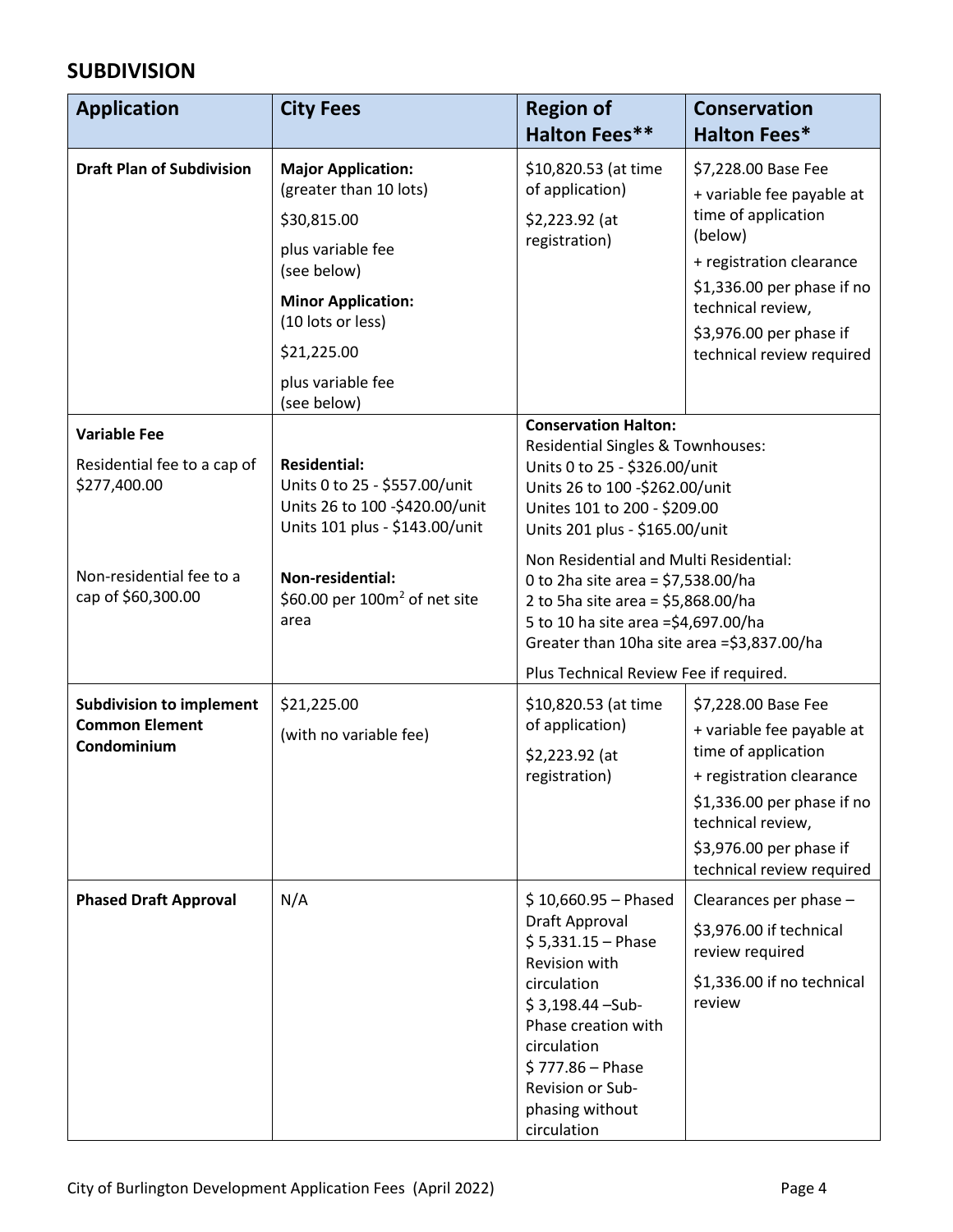| <b>Application</b>                                | <b>City Fees</b>                                              | <b>Region of</b><br><b>Halton Fees**</b> | <b>Conservation</b><br><b>Halton Fees*</b> |
|---------------------------------------------------|---------------------------------------------------------------|------------------------------------------|--------------------------------------------|
| <b>Draft Approval Extension</b>                   | \$3,014.00                                                    | \$889.04 (1 year)<br>\$310.61 (3 months) | N/A                                        |
| <b>Major Subdivision</b><br><b>Revision</b>       | \$17,518.00                                                   | $$777.86$ –pre draft<br>approval         | \$4,169.00                                 |
| (requiring Council approval)                      |                                                               | \$2,223.92 -post draft<br>approval       |                                            |
| <b>Minor Subdivision</b><br><b>Revision</b>       | \$13,495.00                                                   | \$777.86 - pre draft<br>approval         | \$905.00                                   |
|                                                   |                                                               | \$2,223.92 – post draft<br>approval      |                                            |
| <b>Model Home</b><br>Agreement                    | \$2,115.00 per unit                                           | N/A                                      | N/A                                        |
| <b>Amendments to</b><br><b>Subdivision and</b>    | $$10,788.00$ - major changes<br>requiring Council approval    | N/A                                      | N/A                                        |
| <b>Development Agreement</b><br><b>Conditions</b> | $$7,439.00$ - minor changes not<br>requiring Council approval |                                          |                                            |

#### **H ZONE REMOVAL**

| Application           | <b>City Fees</b> | <b>Region of Halton</b><br>$Fees**$ | Conservation<br><b>Halton Fees*</b>                                  |
|-----------------------|------------------|-------------------------------------|----------------------------------------------------------------------|
| <b>H-Zone Removal</b> | \$2,260.00       | \$370.45                            | \$6,966.00(major)<br>\$4,607.00 (intermediate)<br>\$1,339.00 (minor) |

## **QUARRY (AGGREGATE EXTRACTION)**

| <b>Application</b>                                                      | <b>City Fees</b> | <b>Region of</b><br><b>Halton Fees**</b> | <b>Conservation Halton Fees*</b> |
|-------------------------------------------------------------------------|------------------|------------------------------------------|----------------------------------|
| <b>Base Fee</b><br>(In addition to other planning<br>application fees.) | \$191,449.00     | \$148,221.91<br>(ROPA)                   | \$94,052.00                      |

#### **REMOVAL OF PART LOT CONTROL**

| Application     | <b>City Fees</b> | <b>Region of Halton   Conservation</b><br>$Fees**$ | Halton Fees* |
|-----------------|------------------|----------------------------------------------------|--------------|
| <b>Base Fee</b> | \$1,195.00       | \$592.69                                           | N/A          |

City of Burlington Development Application Fees (April 2022) **Page 5** Page 5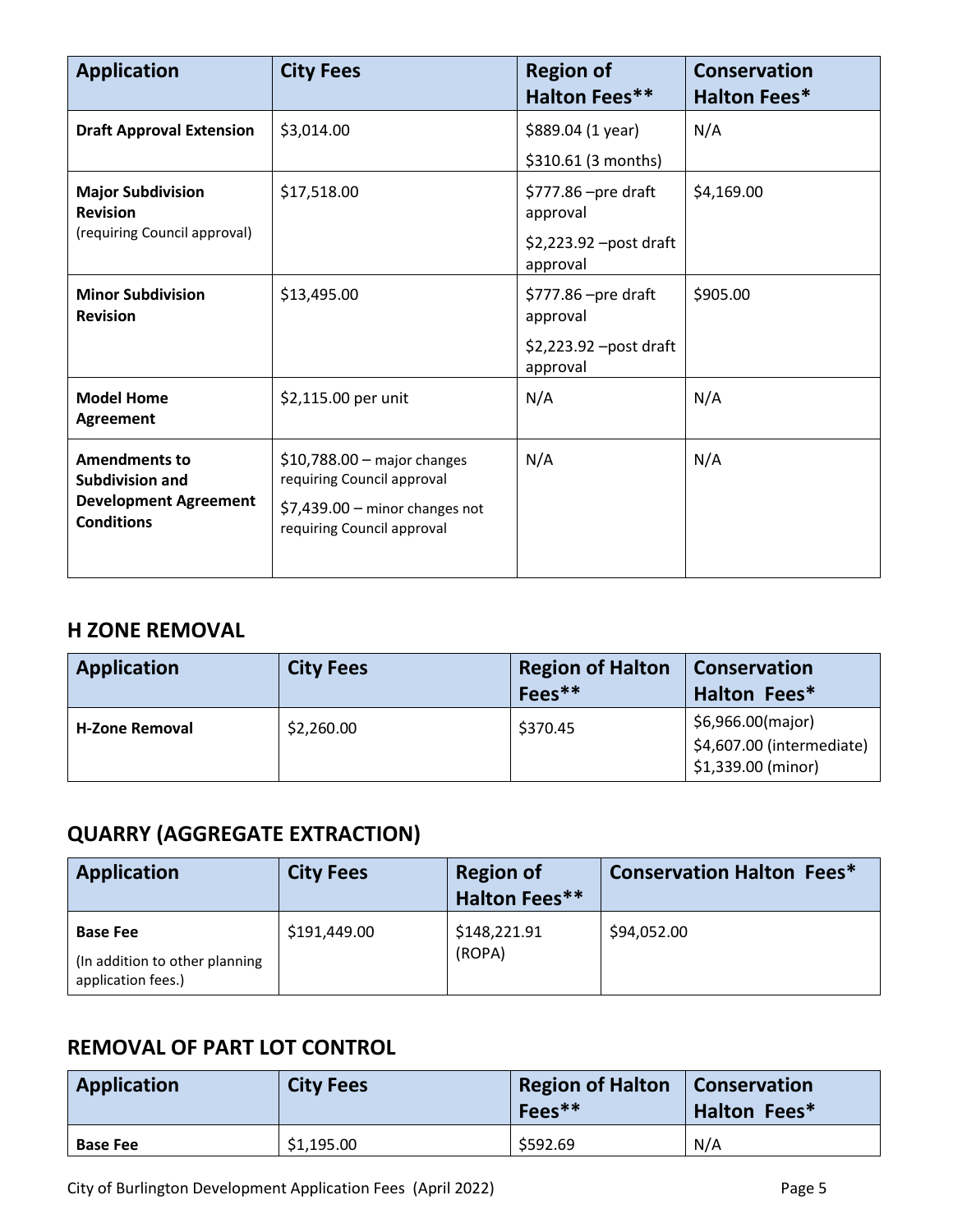| <b>Application</b>  | <b>City Fees</b>                                                                                             | <b>Region of Halton</b><br>Fees** | <b>Conservation</b><br>Halton Fees* |
|---------------------|--------------------------------------------------------------------------------------------------------------|-----------------------------------|-------------------------------------|
|                     |                                                                                                              |                                   |                                     |
| <b>Variable Fee</b> | \$25.00 per residential lot or<br>block, or \$5.00 per 100m <sup>2</sup> of<br>site area for non-residential | N/A                               | N/A                                 |

#### **PARKWAY BELT AMENDMENT**

| <b>Application</b>                                                                | <b>City Fees</b> | <b>Region of Halton</b><br>$Fees**$ | <b>Other Agency Fees</b>                                                   |
|-----------------------------------------------------------------------------------|------------------|-------------------------------------|----------------------------------------------------------------------------|
| Amendment to or removal<br>of Ontario Regulation<br>482/73                        | \$1,173.00       | \$2,964.78                          | \$8,360.00 - Province of<br>Ontario<br>\$3,633.00 - Conservation<br>Halton |
| Amendment to or<br><b>Removal of Parkway Belt</b><br><b>West Plan Designation</b> | \$4,124.00       | \$2,964.78                          | \$6,592.00 - Province of<br>Ontario<br>\$3,633.00 - Conservation<br>Halton |

#### **SIGN VARIANCE**

| <b>Application</b>                                                                                                         | <b>City Fees</b>         | <b>Region of Halton</b><br>Fees** | <b>Conservation</b><br><b>Halton Fees*</b> |
|----------------------------------------------------------------------------------------------------------------------------|--------------------------|-----------------------------------|--------------------------------------------|
| <b>Base Fee</b>                                                                                                            | \$1,277.00               | N/A                               | N/A                                        |
| <b>Variable Fee</b><br>(required in case of public<br>circulation, staff report and<br>staff attendance at CDC<br>meeting) | \$1,012.00<br>+ Base Fee | N/A                               | N/A                                        |

#### **CONDOMINIUM**

| <b>Application</b>                                                     | <b>City Fees</b>                                                | <b>Region of Halton</b><br>$Fees**$                                      | <b>Conservation</b><br><b>Halton Fees*</b>                                                 |
|------------------------------------------------------------------------|-----------------------------------------------------------------|--------------------------------------------------------------------------|--------------------------------------------------------------------------------------------|
| <b>Regular Draft Plan of</b><br>Condominium                            | \$58,495.00                                                     | $$3,127.24 - at time of$<br>application<br>\$756.48 at final<br>approval | \$7,228.00 Base Fee<br>plus \$326.00 per unit/lot<br>\$1,336.00 clearance fee<br>per phase |
| <b>Vacant or Common</b><br><b>Element Draft Plan of</b><br>Condominium | <b>Vacant Land:</b><br>\$21,225.00<br>(plus variable fee below) | \$460.19                                                                 | \$7,228.00 Base Fee<br>plus \$326.00 per unit/lot                                          |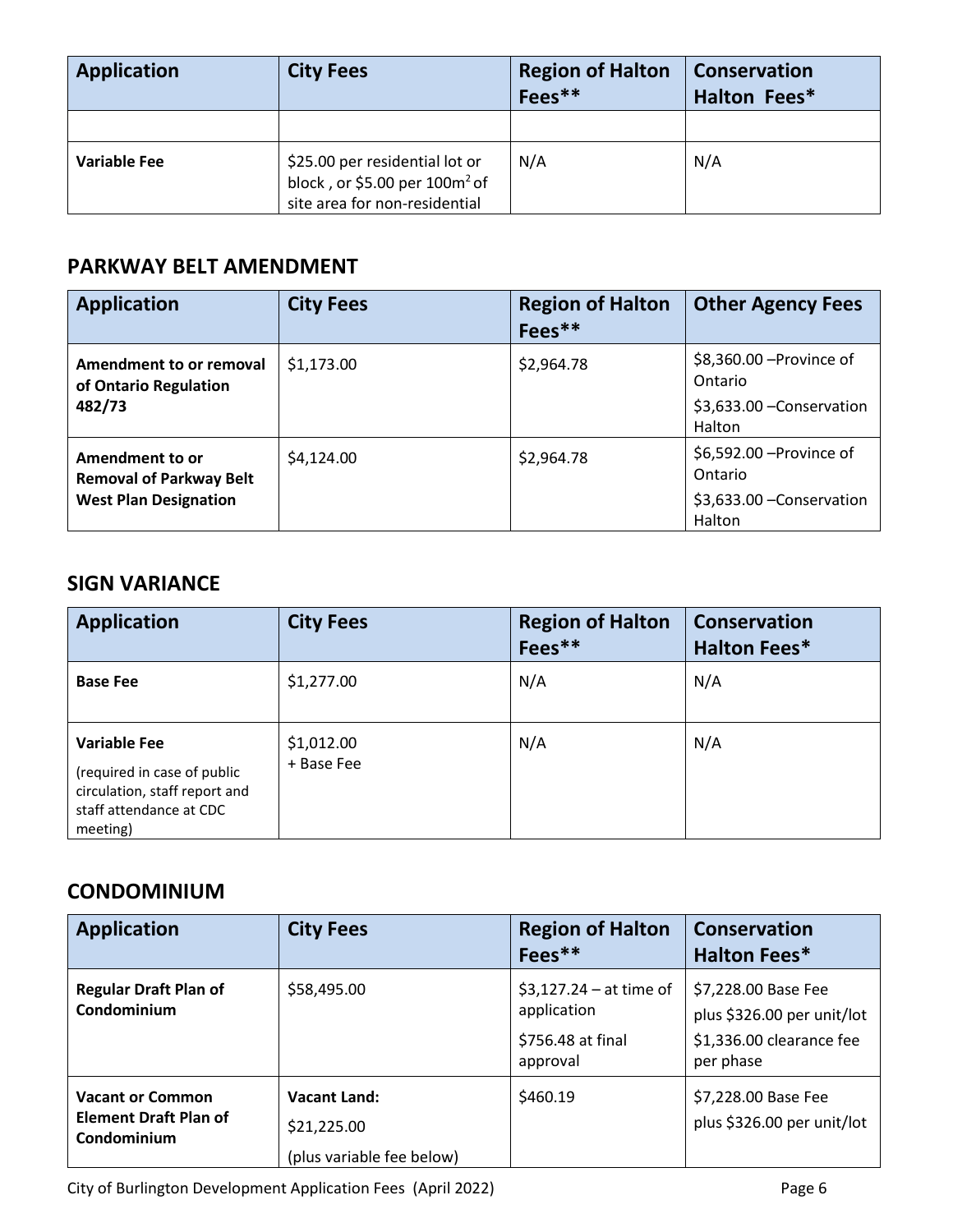| <b>Application</b>                               | <b>City Fees</b>                                                                                                         | <b>Region of Halton</b> | <b>Conservation</b>                                                                        |
|--------------------------------------------------|--------------------------------------------------------------------------------------------------------------------------|-------------------------|--------------------------------------------------------------------------------------------|
|                                                  |                                                                                                                          | Fees**                  | <b>Halton Fees*</b>                                                                        |
|                                                  | <b>Common Element:</b>                                                                                                   |                         | \$1,336.00 clearance fee<br>per phase                                                      |
|                                                  | \$5,785.00                                                                                                               |                         |                                                                                            |
| <b>Vacant Land Variable Fee</b>                  |                                                                                                                          |                         |                                                                                            |
| Residential fee to a cap of<br>\$277,400.00      | <b>Residential:</b><br>Units 0 to 25 - \$557.00/unit<br>Units 26 to 100 -\$420.00/unit<br>Units 101 plus - \$143.00/unit |                         |                                                                                            |
| Non-residential fee to a cap<br>of \$60,300.00   | Non-residential:                                                                                                         |                         |                                                                                            |
|                                                  | \$60.00 per $100m^2$ of net site<br>area                                                                                 |                         |                                                                                            |
| <b>Standard Condominium</b><br><b>Exemption</b>  | \$6,351.00                                                                                                               | \$518.59                | \$7,228.00 Base Fee<br>plus \$326.00 per unit/lot<br>\$1,336.00 clearance fee<br>per phase |
| <b>Condominium Conversion</b>                    | \$21,946.00                                                                                                              | \$1,481.68              | N/A                                                                                        |
| <b>Application Revision</b>                      | \$2,236.00                                                                                                               | \$467.30                | N/A                                                                                        |
| <b>Extension</b>                                 | \$960.00                                                                                                                 | \$310.61                | N/A                                                                                        |
| <b>Miscellaneous Approval</b><br><b>Requests</b> | \$765.00                                                                                                                 | N/A                     | N/A                                                                                        |
| (consolidation of phased<br>condominiums etc.)   |                                                                                                                          |                         |                                                                                            |

#### **SITE PLAN**

| <b>Application</b>                             | <b>City Fees</b>                                                  | <b>Region of Halton</b><br>Fees** | <b>Conservation</b><br><b>Halton Fees*</b>                    |
|------------------------------------------------|-------------------------------------------------------------------|-----------------------------------|---------------------------------------------------------------|
| <b>Major Site Plan Application</b>             | \$10,633.00<br>Plus variable fee                                  | \$1,185.32                        | Greater than 2ha:<br>Major: \$6,660.00/ha                     |
| <b>Variable Fee</b>                            | (see below)                                                       | N/A                               | Intermediate:<br>\$11,628.00                                  |
| Residential fee to a cap of<br>\$277,400.00    | <b>Residential:</b><br>Units 0 to 25 - \$385.00/unit              |                                   | Minor: \$2,423.00<br>OR Less than 2ha.:<br>Major: \$11,552.00 |
| Non-residential fee to a cap<br>of \$60,300.00 | Units 26 to 100 - \$297.00/unit<br>Units 101 plus - \$192.00/unit |                                   | Intermediate: \$7,506.00<br>Minor: \$1,618.00                 |
|                                                |                                                                   |                                   | <b>Plus Technical Review</b><br>Fee if required.              |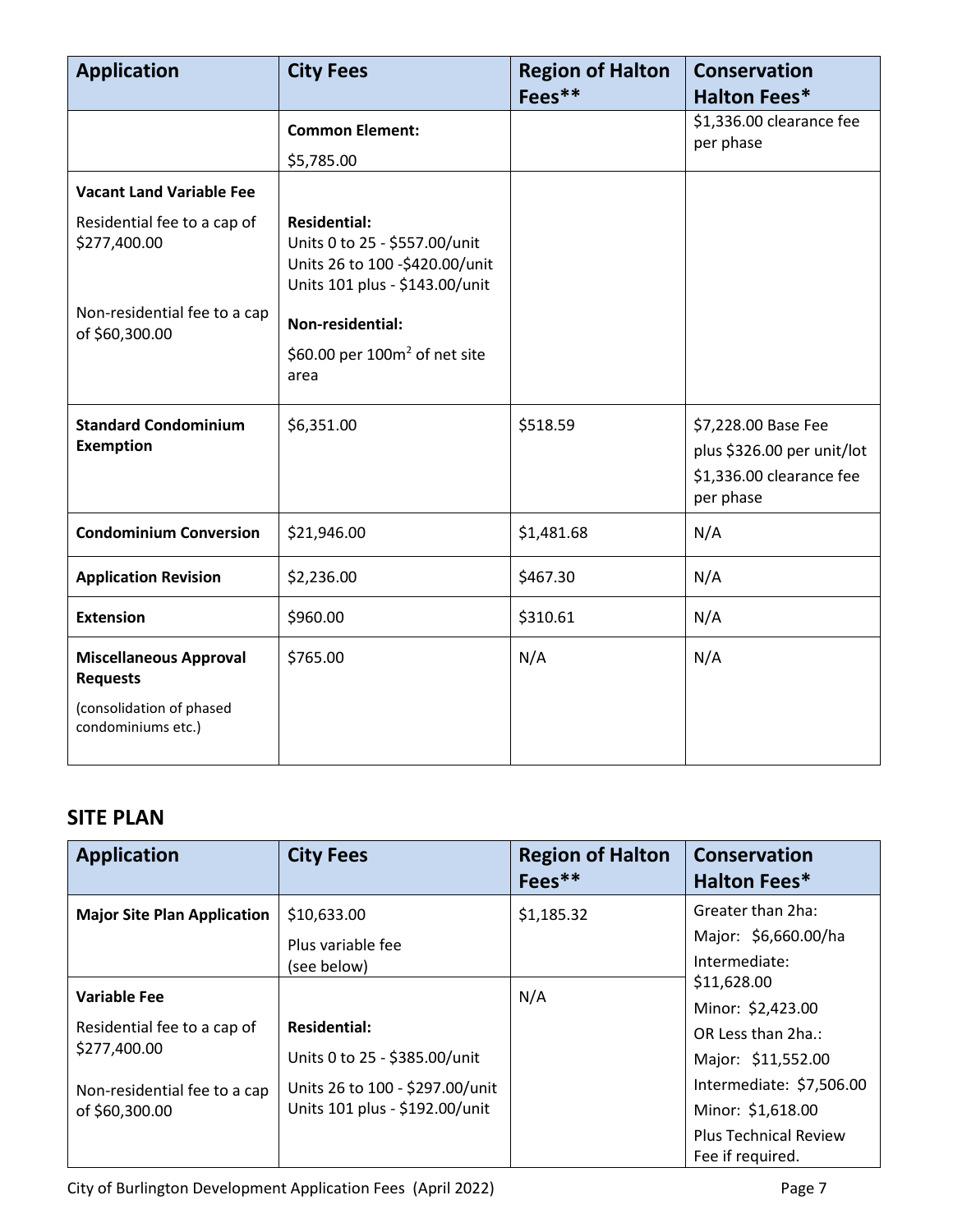| <b>Application</b>                                                                 | <b>City Fees</b>                                                                                                                                                                                                                                                                                                                                                              | <b>Region of Halton</b><br>Fees**              | <b>Conservation</b><br><b>Halton Fees*</b>                                                                                    |
|------------------------------------------------------------------------------------|-------------------------------------------------------------------------------------------------------------------------------------------------------------------------------------------------------------------------------------------------------------------------------------------------------------------------------------------------------------------------------|------------------------------------------------|-------------------------------------------------------------------------------------------------------------------------------|
|                                                                                    | Non-residential:<br>\$225.00 per $100m^2$ of new<br>gross floor area for non-<br>residential development                                                                                                                                                                                                                                                                      |                                                |                                                                                                                               |
| <b>Extension to Site Plan</b><br><b>Approval</b>                                   | \$1,118.00<br>$$1,091.00$ - apartment<br>buildings                                                                                                                                                                                                                                                                                                                            | N/A                                            | N/A                                                                                                                           |
| <b>Application Revisions</b><br>(Applicant initiated &<br>requiring recirculation) | \$3,074.00 for major revisions<br>\$2,886.00 for minor revisions                                                                                                                                                                                                                                                                                                              | \$742.26                                       | Major changes - 75% of<br>current fee<br>Minor changes -25% of<br>current fee                                                 |
| <b>Minor Site Plan</b><br><b>Applications</b>                                      | \$0.00 for very minor changes<br>\$1,685.00 for:<br>outdoor patio<br>\$7,600.00 for:<br>sales trailer, minor<br>communication facilities,<br>model homes, school<br>portables, site alterations with<br>no increase in building area<br>\$9,198.00 -up to 1,000m <sup>2</sup><br>increase in floor area plus<br>associated site alterations,<br>plus variable fee (see above) | \$742.26 (if Regional<br>circulation required) | Major: \$1,940.00<br>Intermediate: \$667.00<br>Minor (site visit<br>required): \$270.00<br>Minor (no site visit):<br>\$153.00 |

## **CONSENT (LAND DIVISION)**

| <b>Application</b>                                 | <b>City Fees</b>                                                                                                                                          | <b>Region of Halton</b><br>$Fees**$ | Conservation<br><b>Halton Fees</b>                                                                                               |
|----------------------------------------------------|-----------------------------------------------------------------------------------------------------------------------------------------------------------|-------------------------------------|----------------------------------------------------------------------------------------------------------------------------------|
| <b>Base Fee</b>                                    | \$8,083.00 - minor application<br>(eg: lot line adjustment,<br>easement)<br>\$10,404.00 - lot creation plus<br>\$2,705.00 per additional<br>buildable lot | \$1,185.32                          | $$2,374.00$ –(minor)<br>\$3,239.00 - (intermediate)<br>$$4,492.00 - (major)$<br><b>Plus Technical Review</b><br>Fee if required. |
| <b>Major Revisions to</b><br><b>Application</b>    | \$2,840.00                                                                                                                                                | \$310.61                            | To be determined                                                                                                                 |
| <b>Minor Revisions to</b><br><b>Application</b>    | \$1,249.00                                                                                                                                                | \$310.61                            | To be determined                                                                                                                 |
| <b>Request for Deferral by</b><br><b>Applicant</b> | \$631.00                                                                                                                                                  | N/A                                 | N/A                                                                                                                              |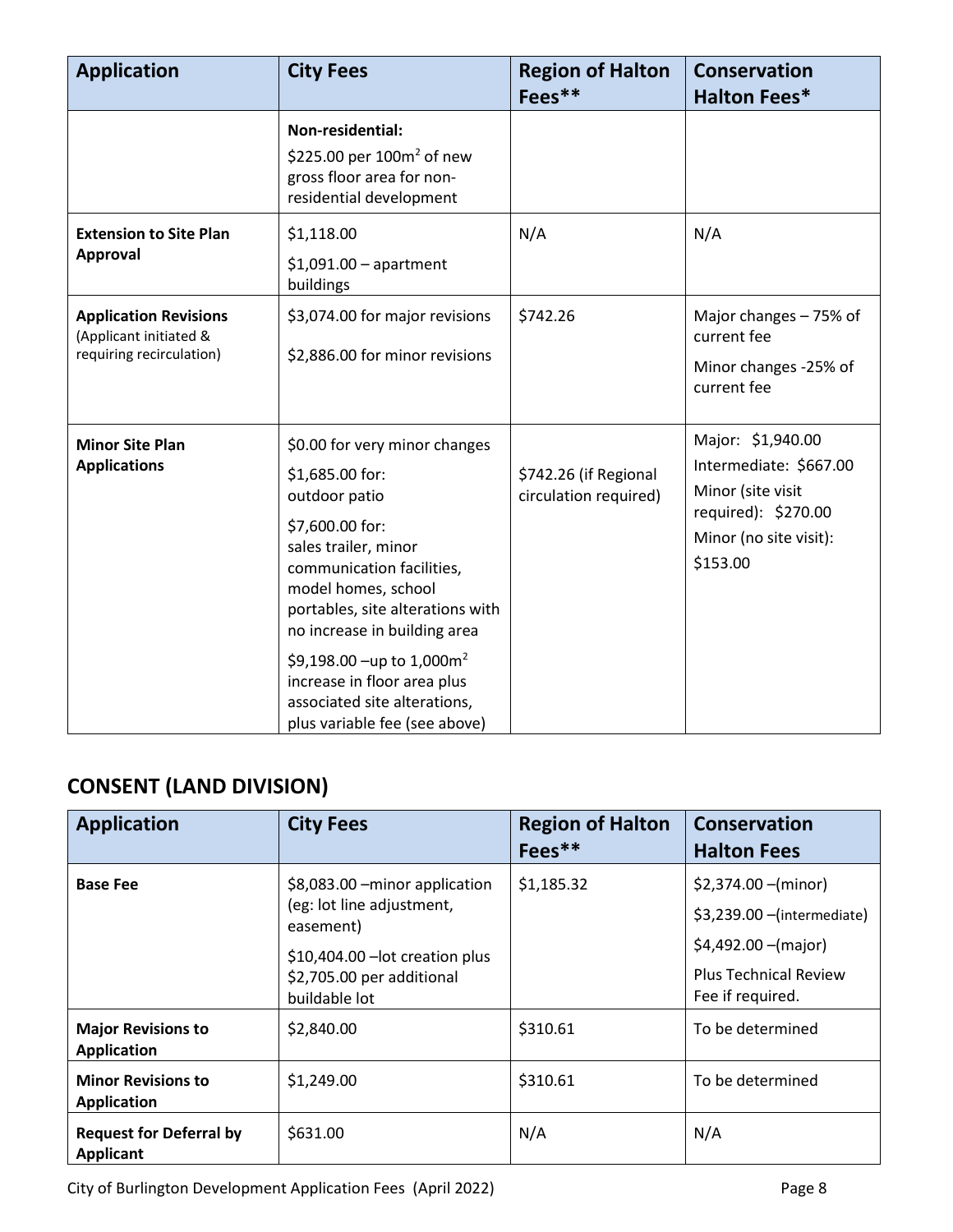| <b>Application</b>         | <b>City Fees</b> | <b>Region of Halton</b><br>Fees** | Conservation<br><b>Halton Fees</b> |
|----------------------------|------------------|-----------------------------------|------------------------------------|
| <b>Validation of Title</b> | \$1,494.00       | \$274.88                          | N/A                                |
| <b>Certificate Fee</b>     | \$60.00          | N/A                               | N/A                                |

#### **PRECONSULTATION**

| <b>Application</b>                                                                                                                                                                                                                                                                                                                                                                                                                                                                  | <b>City Fees</b> | <b>Region of</b><br><b>Halton Fees**</b> | <b>Conservation</b><br><b>Halton Fees</b> |
|-------------------------------------------------------------------------------------------------------------------------------------------------------------------------------------------------------------------------------------------------------------------------------------------------------------------------------------------------------------------------------------------------------------------------------------------------------------------------------------|------------------|------------------------------------------|-------------------------------------------|
| <b>Major Applications</b><br>(OPA, Rezoning,<br>Subdivision, Site Plan,<br>Consent)                                                                                                                                                                                                                                                                                                                                                                                                 | \$2,000.00       | N/A                                      | N/A                                       |
| Preconsulation fees will be credited to a future application within one year of the preconsultation meeting date. If<br>the application is deemed to be substantially different from the preconsultation proposal, a new preconsultation,<br>including fee, may be required at the discretion of the Director of Community Planning. Additional<br>preconsultation meetings beyond the first are also subject to the above fee and will not be credited to a future<br>application. |                  |                                          |                                           |

#### **MINOR VARIANCE**

| <b>Application</b>                                                                                                                                                    | <b>City Fees</b>                                                                                                                                                                                                                                                                                                         | <b>Region of</b><br><b>Halton Fees**</b> | <b>Conservation</b><br><b>Halton Fees</b>                                                                                               |
|-----------------------------------------------------------------------------------------------------------------------------------------------------------------------|--------------------------------------------------------------------------------------------------------------------------------------------------------------------------------------------------------------------------------------------------------------------------------------------------------------------------|------------------------------------------|-----------------------------------------------------------------------------------------------------------------------------------------|
| <b>Base Fee</b>                                                                                                                                                       | \$1,000.00 -existing residential,<br>decks, fences, accessory buildings,<br>walkways, pools, residential<br>additions under 75m <sup>2</sup><br>\$5,982.00 - new detached and<br>semi-detached, addition over<br>75m <sup>2</sup> , additional unit<br>\$7,011.00 - commercial, industrial<br>and multi-unit residential | \$37.08 (if<br>circulated)               | (if circulated)<br>Major: \$1,997.00<br>Intermediate: \$667.00<br>Minor: \$270.00 (site<br>visit)<br>Minor: \$153.00 (no site<br>visit) |
| <b>Revisions to Applications</b><br>detached and semi-<br>detached residential,<br>commercial, industrial, and<br>multi-unit residential<br>(requiring recirculation) | \$3,452.00                                                                                                                                                                                                                                                                                                               | N/A                                      | Major changes - 75% of<br>current fee<br>Minor changes -25% of<br>current fee                                                           |
| <b>Request for Deferral by</b><br><b>Applicant</b>                                                                                                                    | \$631.00 - in addition to any other<br>fees                                                                                                                                                                                                                                                                              | N/A                                      | N/A                                                                                                                                     |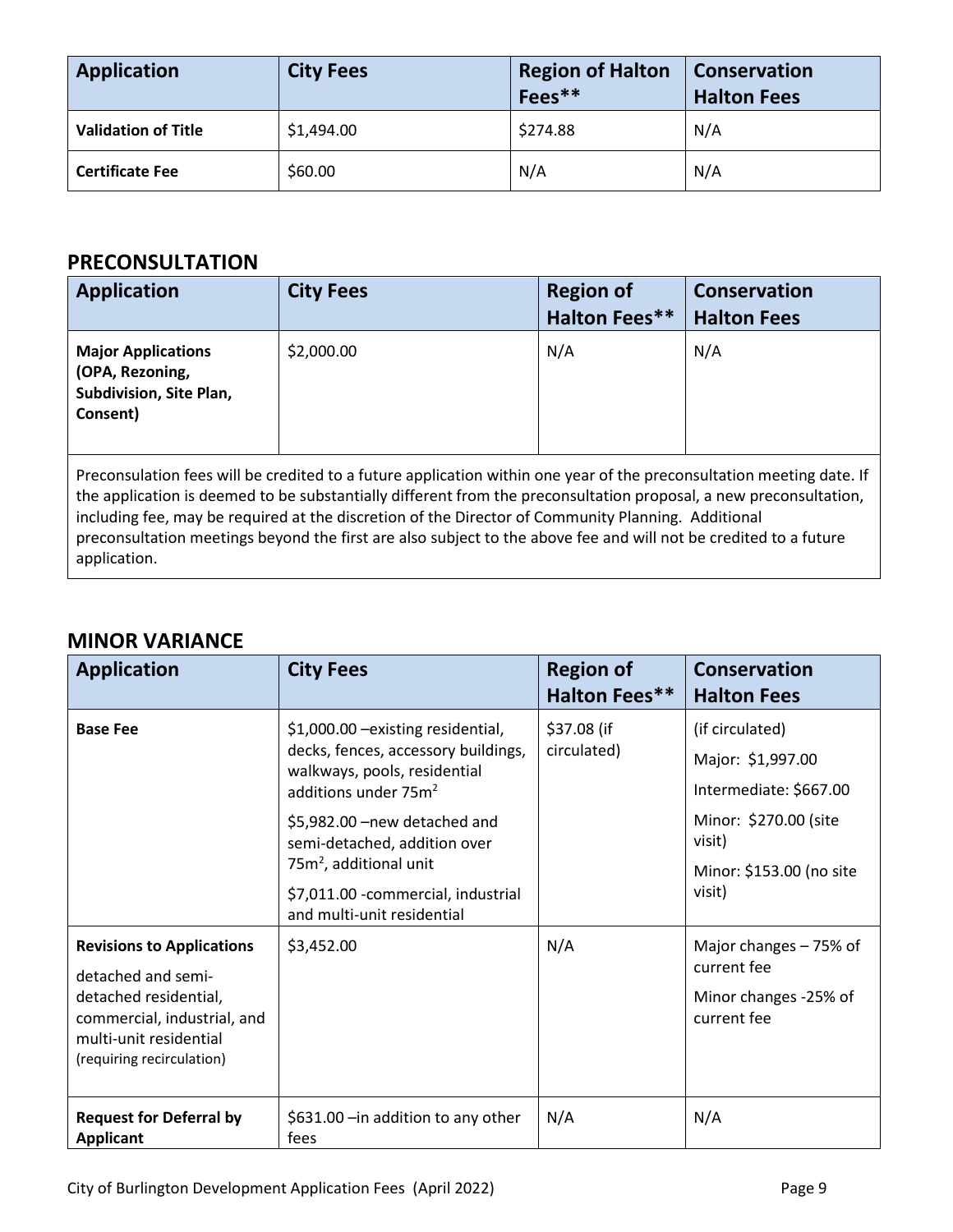#### **MISCELLANEOUS**

| <b>Application</b>                                                                                                                                                               | <b>City Fees</b>                                                      | <b>Region of</b><br><b>Halton Fees**</b>                          | <b>Conservation</b><br><b>Halton Fees</b>                                                                                                                                                                           |
|----------------------------------------------------------------------------------------------------------------------------------------------------------------------------------|-----------------------------------------------------------------------|-------------------------------------------------------------------|---------------------------------------------------------------------------------------------------------------------------------------------------------------------------------------------------------------------|
| <b>Cemetery Consent</b>                                                                                                                                                          | \$795.00                                                              | N/A                                                               | N/A                                                                                                                                                                                                                 |
| <b>Street Name Change</b>                                                                                                                                                        | \$1,570.00 deposit<br>(fee will be based on actual costs<br>incurred) | N/A                                                               | N/A                                                                                                                                                                                                                 |
| <b>Annual Processing</b><br>Fee<br>(Charged on all files that<br>are inactive or dormant.<br>Payable on the<br>anniversary date of the<br>request to place the file<br>on hold.) | N/A                                                                   | N/A                                                               | Reactivation fee - \$612 for<br>minor<br>\$1,235.00 for<br>major/intermediate files                                                                                                                                 |
| <b>Technical Review Fee</b>                                                                                                                                                      | N/A                                                                   | N/A                                                               | <b>Base Fee:</b><br>0 to 25ha site area =<br>\$12,360.00<br>25 to 50ha site area =<br>\$24,727.00<br>greater than 50ha site<br>area = \$37,100.00<br>+ Variable Fee:<br>\$510.00 per gross<br>hectare of site area. |
| <b>Natural Heritage</b><br><b>Review Fee</b>                                                                                                                                     | N/A                                                                   | \$8,200.00-<br>Applications<br>Requiring<br>SIS/EIR/FSS<br>Review | N/A                                                                                                                                                                                                                 |
| <b>Property Standard</b><br><b>Hearing</b>                                                                                                                                       | \$400.00                                                              | N/A                                                               | N/A                                                                                                                                                                                                                 |

#### **NOTES:**

Unless otherwise noted, all fees shall be paid at the time the application is made. Additional fees for the Region of Halton and/or Conservation Halton may be applicable, please contact each agency for confirmation of their fees.

Separate cheques are required payable to the City of Burlington, Region of Halton, Conservation Halton or the Minister of Finance (Parkway Belt).

The City fees may be indexed annually by way of a Council approved By-law. When the indexing is applied each fee will be rounded up to the nearest five dollars. All fees are payable based on the rate in the fee schedule by-law in effect on the date the payment is to be made.

Fees for a Zoning Certificate are not required when combined with a site plan application.